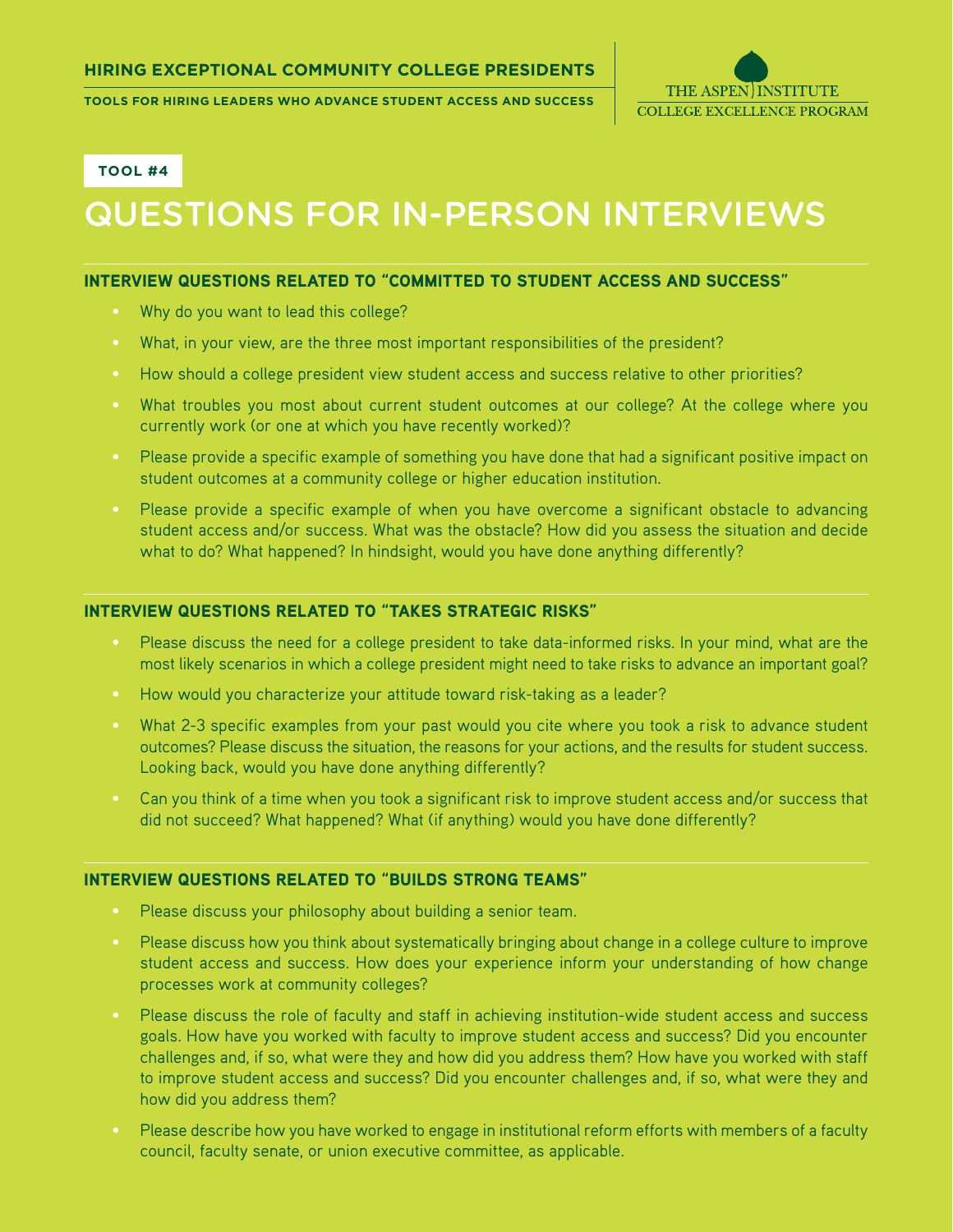# **Questions for In-Person Interviews**

(page 2 of 3)

• Please provide specific examples of what you have done to simultaneously build strong, trusting leadership teams and maintain accountability. Can you think of a time when these goals conflicted? How did you handle the situation? Looking back, what (if anything) would you have done differently?

## Interview questions related to "Establishes Urgency for Improvement"

- Please discuss 2-3 specific examples of how you have built urgency among disparate campus constituencies to rally them around a strategic change initiative.
- What is a president's role in acknowledging institutional shortcomings to pave the way for progress? What are specific examples of when you've done this effectively in the past?
- How have you used data to build urgency for change?

# Interview questions related to "Plans Lasting Internal Change"

- Please discuss how you typically engage in planning major campus change initiatives, including whom you include, how you involve them, how you communicate, and how much time it takes.
- What are the hardest things to change on a college campus that, in your view, need to be changed to improve student access and success?
- What are the most important components of a plan to confront those challenges?
- What role should the president play in setting goals for, and leading improvements in, student learning? How can you know if those objectives have been reached?
- Please name one or two of the most important things you do during planning processes to ensure that plans actually lead to the achievement of desired results.

# Interview questions related to "Results-Oriented"

- Discuss large-scale change initiatives you have led. How did you know if they were effective? What evaluation processes did you put in place?
- What kinds of student access and success results do you think you would be able to achieve within five years at this institution?
- Please describe a situation in which data revealed failure of a major initiative in which you were involved. How did you know? What did you do in response?
- Can you think of a time when your institution (or department or division) defunded significant programs or initiatives? How were these decisions made? What did you do to build support for the decisions? How were they communicated to faculty and staff?